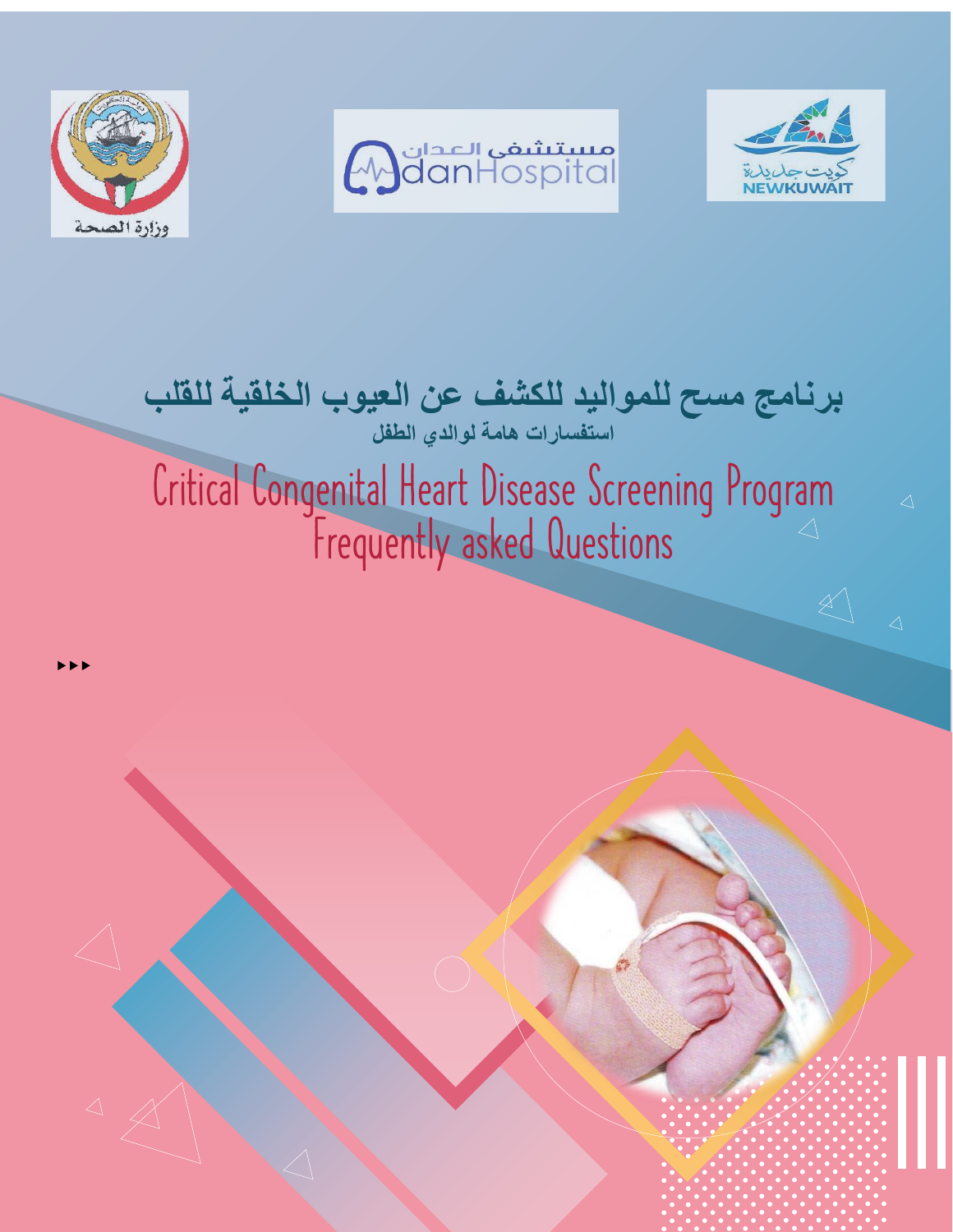❖ **استفسارات هامة لالم Questions asked Frequently**❖

# 1. **What is pulse oximetry?**

**Pulse oximetry (ox-eh-mah-tree) is a simple and painless test that measures how much oxygen is in the blood. Another term for pulse oximetry is "Pulse ox**

#### 2. **How is pulse or performed?**

**The pulse ox is placed by a sticky strip, like a band-aid with a small red light, or "probe" on the baby's foot. The probe is attached to a wire, which is attached to a special monitor that shows the pulse ox reading. The pulse ox test takes just a few minutes to perform when a baby is still, quiet and warm. If a baby is crying, squirming, or cold it may take longer or not be possible. You can help comfort your baby and keep him or her warm, calm, and quiet while the test is being performed**

## 3. **Why is pulse oximetry used?**

**Pulse ox is used to measure how much oxygen is in the blood. pulse ox is a routinely used test that can be used to monitor an infant's oxygen level during a procedure or treatment. It can also be helpful in determining if an infant's heart and lungs are healthy. Pulse ox can also help to identify babies with low levels of oxygen in their blood that may have serious heart problem. The doctor may ask for more testing such as an ultrasound of the heart, or echocardiogram (or "echo") when a low pulse ox reading is identified. The echo will screen for a serious problem in the structure of the heart or the blood flow through the heart. Pulse ox can identify a baby with serious CHD before he or she leaves the Hospital.**

4. **Can the pulse ox-test hurt my child?**

**The pulse ox test is non-invasive and painless. It usually does not hurt the child**



# **.1 ما هو مجس األوكسجين ؟**

**هو فحص بسيط يقيس نسبه تشبع األوكسجين بالدم** 

# **.2 كيف يتم إجراء هذا الفحص؟**

**يتم وضع شريط الصق صغير الحجم يحتوي على ضوء أحمر حول قدم الطفل. يربط هذا الشريط بسلك موصول بشاشة توضح القراءة المطلوبة. يستغرق هذا الفحص عده دقائق فقط ال جراءه ويجب أن يكون الطفل هادئ ال يتحرك ودافئ. في حال إذا كان الطفل يبكي أو أطرافه باردة فقد يحتاج إجراء الفحص إلى مده أطول أو قد يصعب إجراءه. بإمكانك مساعدة طفلك أن يبقى هادئا ودافئا أثناء إجراء الفحص**.

## **.3 لماذا يتم إجراء هذا الفحص ؟**

**يستعمل هذا الجهاز لفحص نسبة األوكسجين بالدم. وهو جهاز يستعمل لمراقبة نسبة األوكسجين بالدم أثناء إجراء بعض الفحوصات أو إعطاء بعض العالجات. كما أنه يساعد على تحديد إذا كان الوضع الصحي للقلب والرئة جيدين. كما يمكن لهذا الفحص تحديد األطفال الذي يعانون من مشاكل خطيرة في القلب عن طريق تحديد نسبة األوكسجين في الدم في مثل تلك الحاالت سوف يقوم طبيب األطفال بطلب إجراء فحوصات أخرى مثل سونا ر القلب عند اكتشاف قراءات منخفضة لنسبة األوكسجين بالدم لدى الطفل. يساعد السونار على كشف العيوب الخلقية في القلب. لذا فان هذا الفحص يساعد على تحديد األطفال الذين يعانون من مشاكل خطيرة في القلب قبل أن يغادر المولود المستشفى**.

**.4 هل يسبب هذا الفحص أي ألم للطفل؟** 

 **كال.**